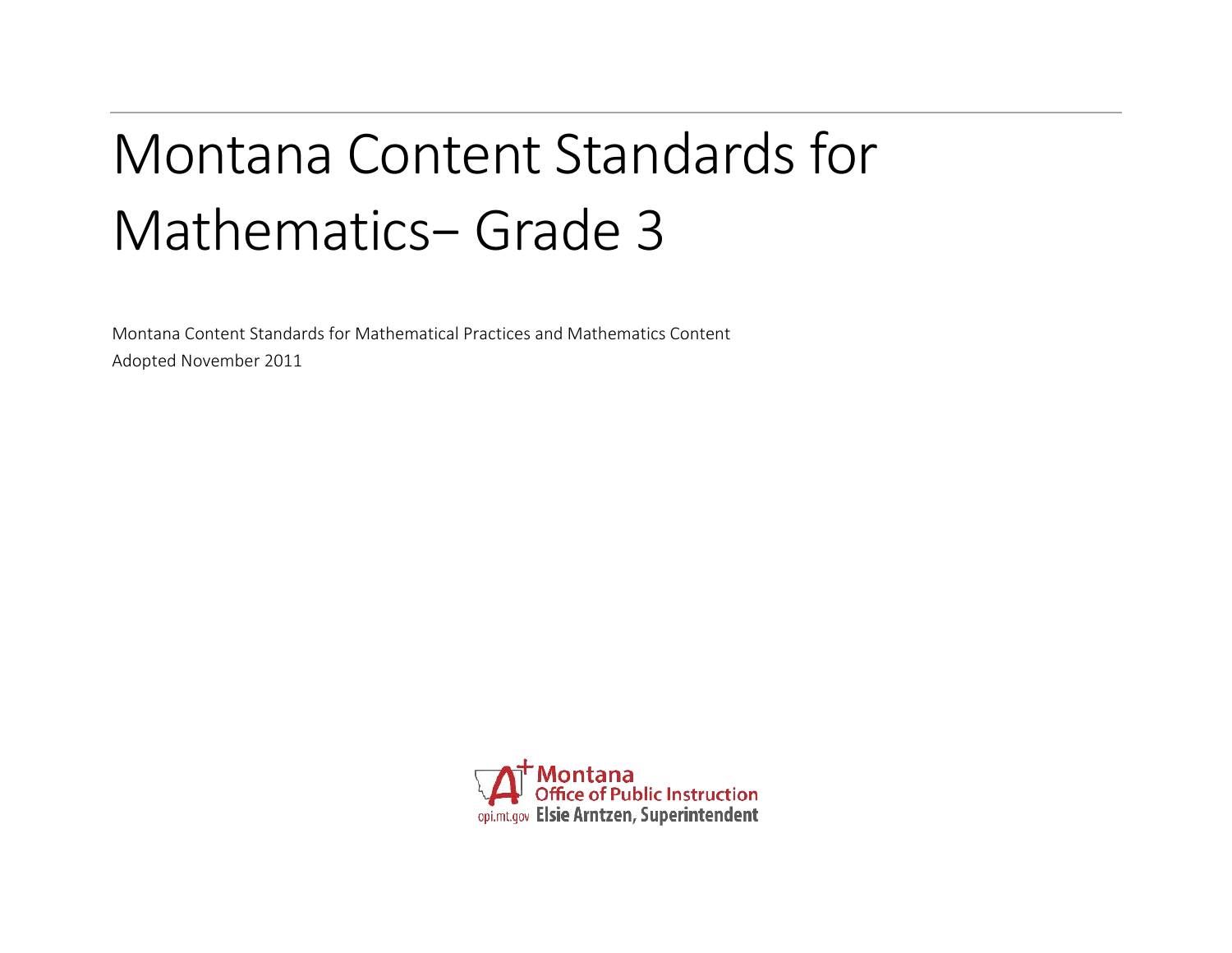(Adopted November 2011)

### Contents

| Explanations and Examples Grade 3 Arizona Department of Education: Standards and Assessment Division Third Grade Overview 3 |  |
|-----------------------------------------------------------------------------------------------------------------------------|--|
|                                                                                                                             |  |
|                                                                                                                             |  |
|                                                                                                                             |  |
|                                                                                                                             |  |
|                                                                                                                             |  |
|                                                                                                                             |  |

#### **Accommodation statement for publications**

The OPI is committed to providing reasonable accommodations to people with disabilities. If you need a reasonable accommodation, require an alternate format, or have questions concerning accessibility, contact the OPI ADA Coordinator, 406-444-3161*,* [opiada@mt.gov,](mailto:opiada@mt.gov) TTY 406-444-0235.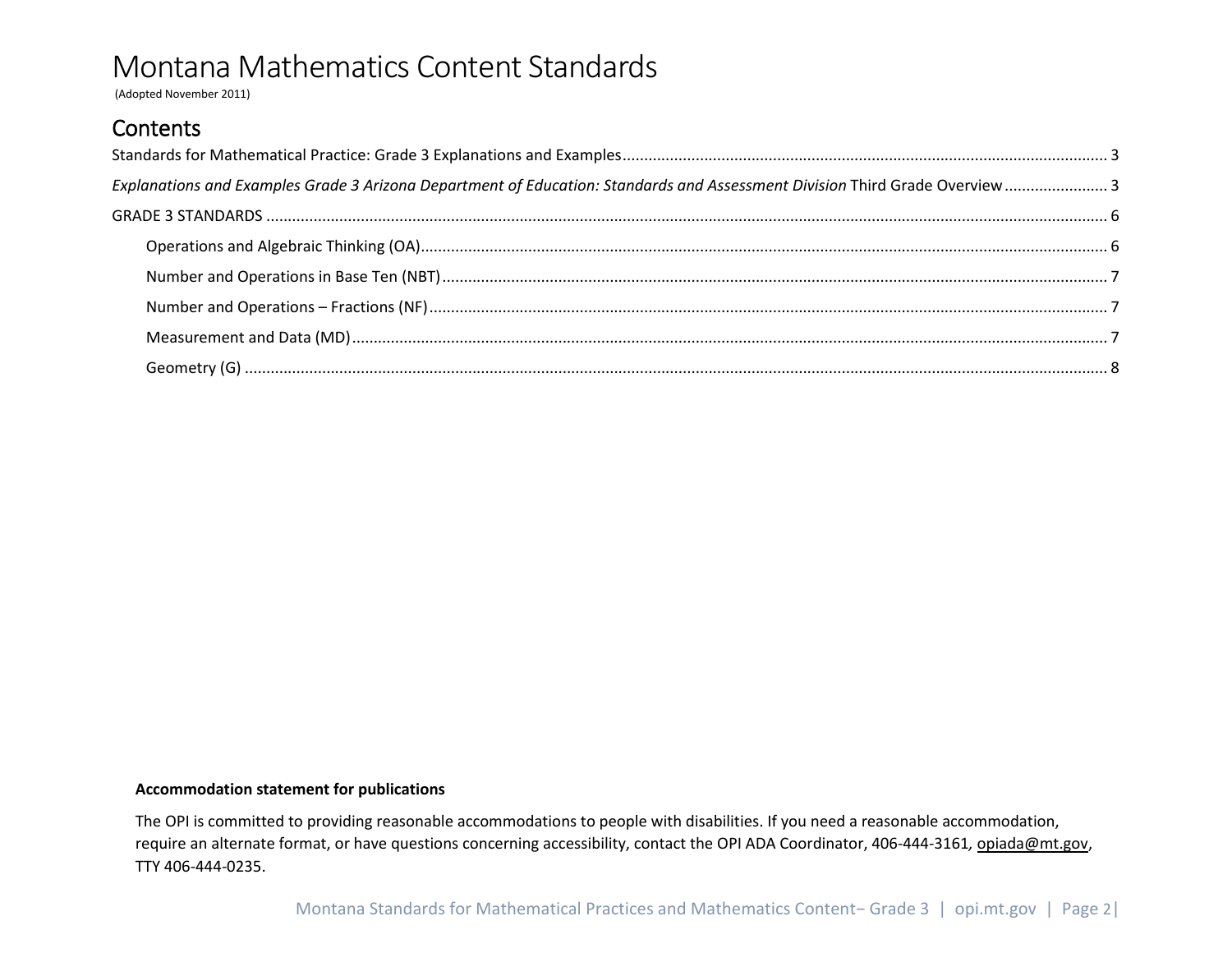(Adopted November 2011)

### <span id="page-2-0"></span>Standards for Mathematical Practice: Grade 3 Explanations and Examples

| <b>Standards</b>       | <b>Explanations and Examples</b>                                                                                                     |  |  |  |  |  |
|------------------------|--------------------------------------------------------------------------------------------------------------------------------------|--|--|--|--|--|
| Students are expected  | The Standards for Mathematical Practice describe ways in which students ought to engage with the subject matter as they grow in      |  |  |  |  |  |
| to:                    | mathematical maturity and expertise.                                                                                                 |  |  |  |  |  |
| 3.MP.1. Make sense of  | In third grade, students know that doing mathematics involves solving problems and discussing how they solved them. Students         |  |  |  |  |  |
| problems and           | explain to themselves the meaning of a problem and look for ways to solve it. Third graders may use concrete objects or pictures     |  |  |  |  |  |
| persevere in solving   | to help them conceptualize and solve problems. They may check their thinking by asking themselves, "Does this make sense?"           |  |  |  |  |  |
| them.                  | They listen to the strategies of others and will try different approaches. They often will use another method to check their         |  |  |  |  |  |
|                        | answers.                                                                                                                             |  |  |  |  |  |
| 3.MP.2. Reason         | Third graders should recognize that a number represents a specific quantity. They connect the quantity to written symbols and        |  |  |  |  |  |
| abstractly and         | create a logical representation of the problem at hand, considering both the appropriate units involved and the meaning of           |  |  |  |  |  |
| quantitatively.        | quantities.                                                                                                                          |  |  |  |  |  |
| 3.MP.3. Construct      | In third grade, students may construct arguments using concrete referents, such as objects, pictures, and drawings. They refine      |  |  |  |  |  |
| viable arguments and   | their mathematical communication skills as they participate in mathematical discussions involving questions like "How did you get    |  |  |  |  |  |
| critique the reasoning | that?" and "Why is that true?" They explain their thinking to others and respond to others' thinking.                                |  |  |  |  |  |
| of others.             |                                                                                                                                      |  |  |  |  |  |
| 3.MP.4. Model with     | Students experiment with representing problem situations in multiple ways including numbers, words (mathematical language),          |  |  |  |  |  |
| mathematics.           | drawing pictures, using objects, acting out, making a chart, list, or graph, creating equations, etc. Students need opportunities to |  |  |  |  |  |
|                        | connect the different representations and explain the connections. They should be able to use all of these representations as        |  |  |  |  |  |
|                        | needed. Third graders should evaluate their results in the context of the situation and reflect on whether the results make sense.   |  |  |  |  |  |
| 3.MP.5. Use            | Third graders consider the available tools (including estimation) when solving a mathematical problem and decide when certain        |  |  |  |  |  |
| appropriate tools      | tools might be helpful. For instance, they may use graph paper to find all the possible rectangles that have a given perimeter. They |  |  |  |  |  |
| strategically.         | compile the possibilities into an organized list or a table, and determine whether they have all the possible rectangles.            |  |  |  |  |  |
| 3.MP.6. Attend to      | As third graders develop their mathematical communication skills, they try to use clear and precise language in their discussions    |  |  |  |  |  |
| precision.             | with others and in their own reasoning. They are careful about specifying units of measure and state the meaning of the symbols      |  |  |  |  |  |
|                        | they choose. For instance, when figuring out the area of a rectangle they record their answers in square units.                      |  |  |  |  |  |
| 3.MP.7. Look for and   | In third grade, students look closely to discover a pattern or structure. For instance, students use properties of operations as     |  |  |  |  |  |
| make use of structure. | strategies to multiply and divide (commutative and distributive properties).                                                         |  |  |  |  |  |
| 3.MP.8. Look for and   | Students in third grade should notice repetitive actions in computation and look for more shortcut methods. For example,             |  |  |  |  |  |
| express regularity in  | students may use the distributive property as a strategy for using products they know to solve products that they don't know. For    |  |  |  |  |  |
| repeated reasoning.    | example, if students are asked to find the product of 7 x 8, they might decompose 7 into 5 and 2 and then multiply 5 x 8 and 2 x 8   |  |  |  |  |  |
|                        | to arrive at 40 + 16 or 56. In addition, third graders continually evaluate their work by asking themselves, "Does this make sense?" |  |  |  |  |  |
|                        |                                                                                                                                      |  |  |  |  |  |

<span id="page-2-1"></span>*Explanations and Examples Grade 3 Arizona Department of Education: Standards and Assessment Division*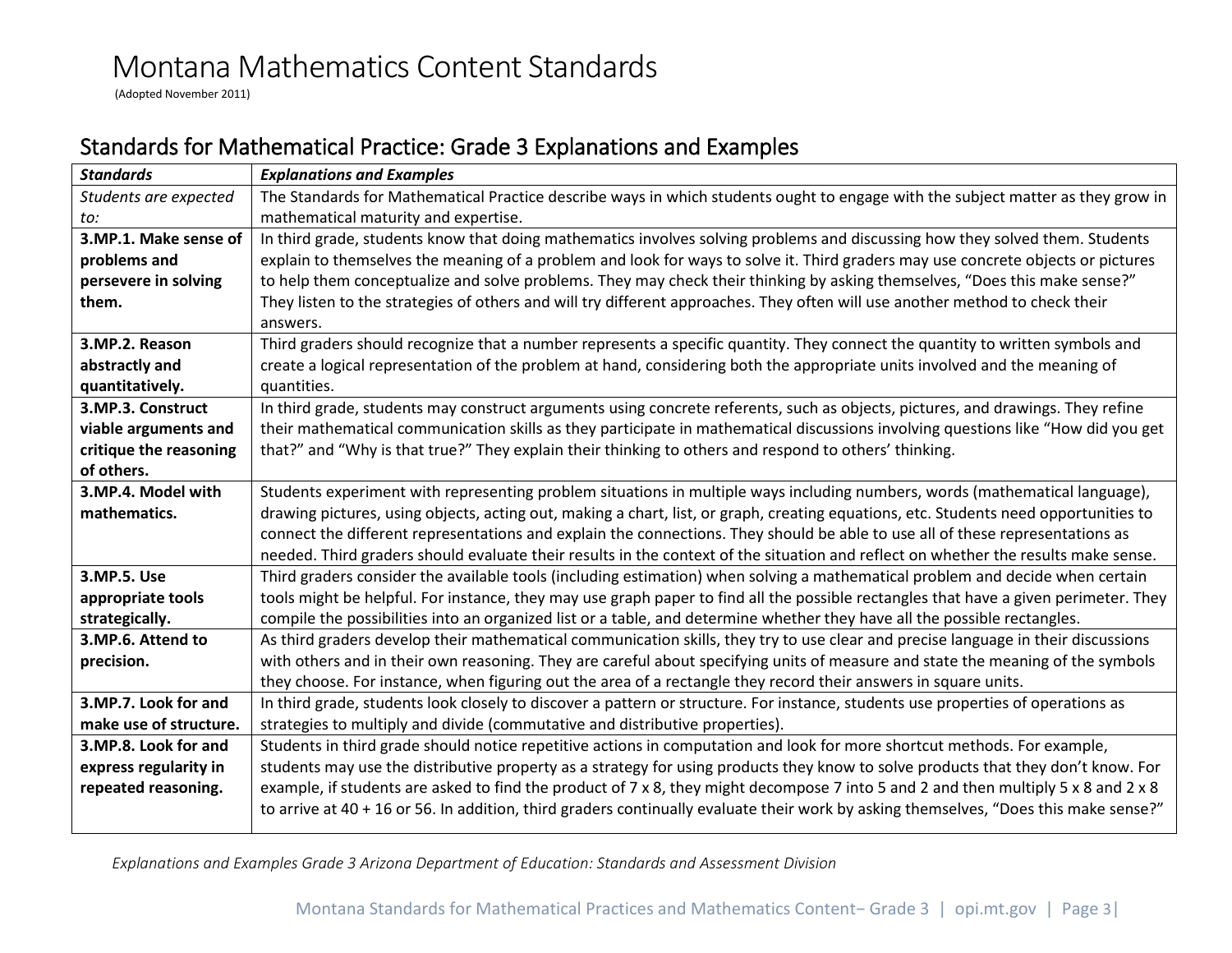(Adopted November 2011)

### Third Grade Overview

| <b>Domains</b>  | <b>Operations and Algebraic Thinking</b>                                                                                                                                                                                                                                                                                               | <b>Number &amp; Operations</b><br>in Base Ten                                                                | <b>Number &amp; Operations-</b><br><b>Fractions</b>   | <b>Measurement and Data</b>                                                                                                                                                                                                                                                                                                                                                                                  | Geometry                                                                                               |  |
|-----------------|----------------------------------------------------------------------------------------------------------------------------------------------------------------------------------------------------------------------------------------------------------------------------------------------------------------------------------------|--------------------------------------------------------------------------------------------------------------|-------------------------------------------------------|--------------------------------------------------------------------------------------------------------------------------------------------------------------------------------------------------------------------------------------------------------------------------------------------------------------------------------------------------------------------------------------------------------------|--------------------------------------------------------------------------------------------------------|--|
| <b>Clusters</b> | • Represent and solve problems<br>involving multiplication and<br>division<br>• Understand properties of<br>multiplication and the<br>relationship between<br>multiplication and division<br>• Multiply and divide within 100<br>• Solve problems involving the<br>four operations, and identify and<br>explain patterns in arithmetic | •Use place value<br>understanding and<br>properties of<br>operations to<br>perform multi-digit<br>arithmetic | • Develop<br>understanding of<br>fractions as numbers | Solve problems involving measurement<br>and estimation of intervals of time, liquid,<br>volumes and masses of objects<br>Represent and interpret data<br>Geometric measurement: understand<br>concepts of area and relate area to<br>multiplication and to addition<br>Geometric measurement: recognize<br>perimeter as an attribute of plane figures<br>and distinguish between linear and area<br>measures | Reason with<br>shapes and<br>their<br>attributes                                                       |  |
|                 | Make sense of problems and<br>persevere in solving them.                                                                                                                                                                                                                                                                               | 3. Construct viable arguments and<br>critique the reasoning of others.<br>4. Model with mathematics.         |                                                       | 5. Use appropriate tools<br>strategically.                                                                                                                                                                                                                                                                                                                                                                   | 7. Look for and make use of structure.<br>8. Look for and express regularity in<br>repeated reasoning. |  |
|                 | Reason abstractly and<br>quantitatively.                                                                                                                                                                                                                                                                                               |                                                                                                              |                                                       | 6. Attend to precision.                                                                                                                                                                                                                                                                                                                                                                                      |                                                                                                        |  |

In Grade 3, instructional time should focus on four critical areas [Multiplication, division, and fractions are the most important developments]:

### *1. Developing understanding of multiplication and division and strategies for multiplication and division within 100*

• Students develop an understanding of the meanings of multiplication and division of whole numbers through activities and problems involving equal-sized groups, arrays, and area models; multiplication is finding an unknown product, and division is finding an unknown factor in these situations. For equal-sized group situations, division can require finding the unknown number of groups or the unknown group size. Students use properties of operations to calculate products of whole numbers, using increasingly sophisticated strategies based on these properties to solve multiplication and division problems involving single-digit factors. By comparing a variety of solution strategies, students learn the relationship between multiplication and division.

#### *2. Developing understanding of fractions, especially unit fractions (fractions with numerator 1)*

• Students develop an understanding of fractions, beginning with unit fractions. Students view fractions in general as being built out of unit fractions, and they use fractions along with visual fraction models to represent parts of a whole. Students understand that the size of a fractional part is relative to the size of the whole. For example, 1/2 of the paint in a small bucket could be less paint than 1/3 of the paint in a larger bucket; but 1/3 of a ribbon is longer than 1/5 of the same ribbon because when the ribbon is divided into 3 equal parts, the parts are longer than when the ribbon is divided into 5 equal parts. Students are able to use fractions to represent numbers equal to, less than, and greater than one. They solve problems that involve comparing fractions by using visual fraction models and strategies based on noticing equal numerators or denominators.

#### *3. Developing understanding of the structure of rectangular arrays and of area*

• Students recognize area as an attribute of two-dimensional regions. They measure the area of a shape by finding the total number of same-size units of area required to cover the shape without gaps or overlaps, a square with sides of unit length being the standard unit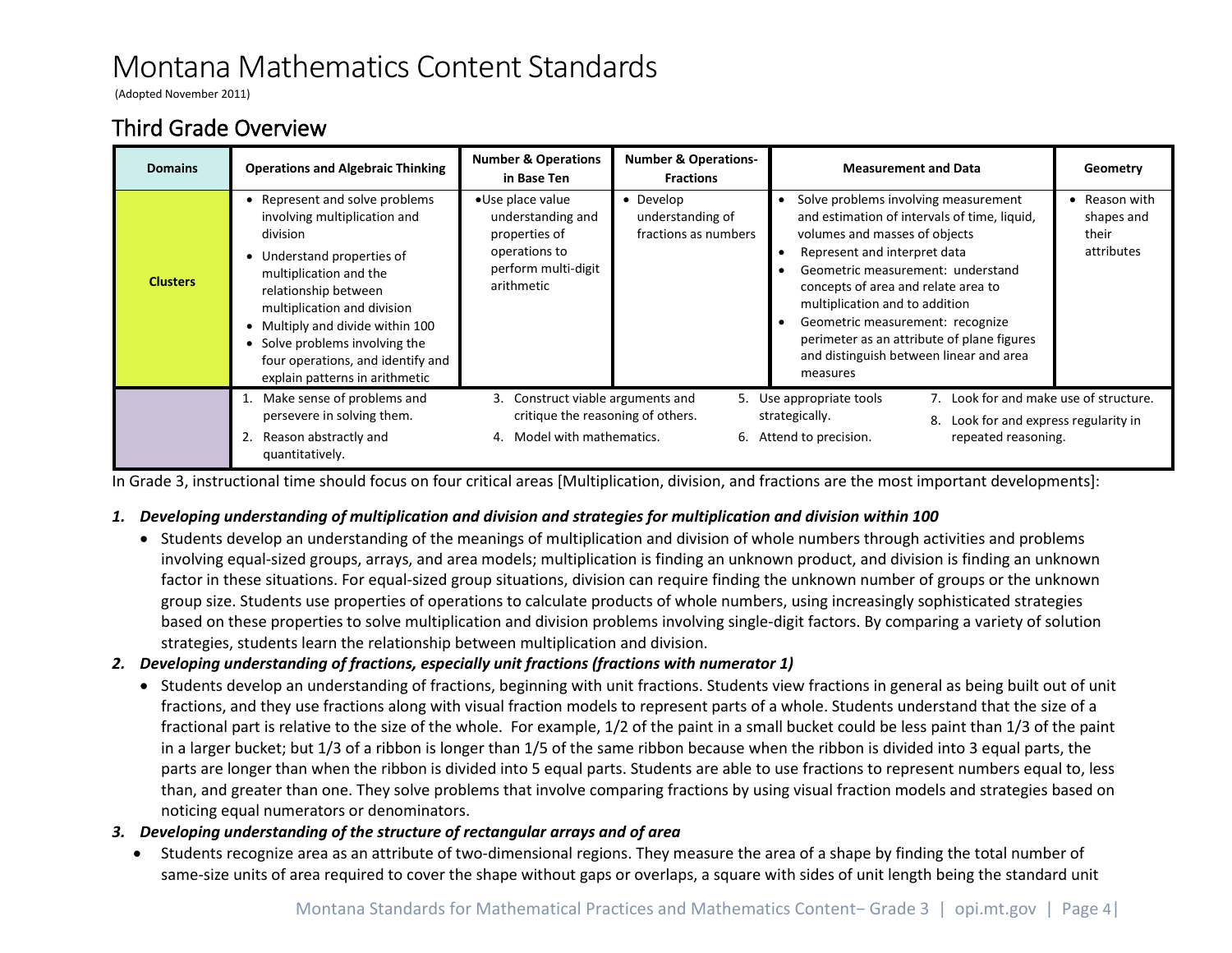(Adopted November 2011)

for measuring area. Students understand that rectangular arrays can be decomposed into identical rows or into identical columns. By decomposing rectangles into rectangular arrays of squares, students connect area to multiplication, and justify using multiplication to determine the area of a rectangle.

#### *4. Describing and analyzing two-dimensional shapes*

• Students describe, analyze, and compare properties of two-dimensional shapes. They compare and classify shapes by their sides and angles, and connect these with definitions of shapes. Students also relate their fraction work to geometry by expressing the area of part of a shape as a unit fraction of the whole.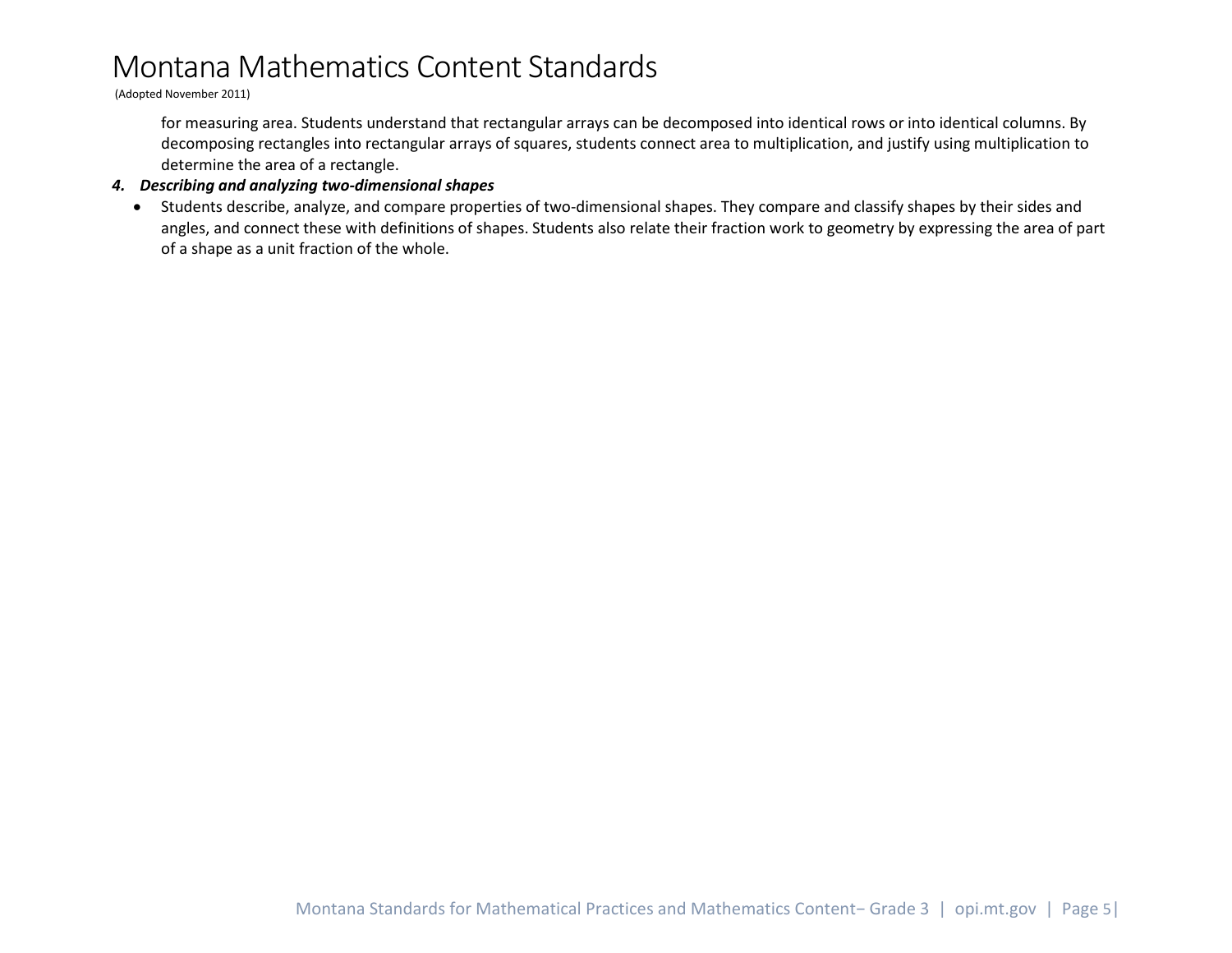(Adopted November 2011)

### <span id="page-5-0"></span>GRADE 3 STANDARDS

### <span id="page-5-1"></span>Operations and Algebraic Thinking (OA)

*Represent and solve problems involving multiplication and division.*

- $\bullet$  Interpret products of whole numbers, e.g., interpret  $5 \times 7$  as the total number of objects in 5 groups of 7 objects each. For example, describe a context in which a total number of objects can be expressed as 5 × 7. (3.OA.1)
- Interpret whole-number quotients of whole numbers, e.g., interpret 56 ÷ 8 as the number of objects in each share when 56 objects are partitioned equally into 8 shares, or as a number of shares when 56 objects are partitioned into equal shares of 8 objects each. For example, describe a context in which a number of shares or a number of groups can be expressed as  $56 \div 8$ . (3.0A.2)
- Use multiplication and division within 100 to solve word problems in situations involving equal groups, arrays, and measurement quantities, e.g., by using drawings and equations with a symbol for the unknown number to represent the problem. (3.OA.3)
- Determine the unknown whole number in a multiplication or division equation relating three whole numbers. For example, determine the unknown number that makes the equation true in each of the equations  $8 \times ? = 48$ ,  $5 = ? \div 3$ ,  $6 \times 6 = ?$ . (3.0A.4)

#### *Understand properties of multiplication and the relationship between multiplication and division.*

- Apply properties of operations as strategies to multiply and divide. Examples: If  $6 \times 4 = 24$  is known, then  $4 \times 6 = 24$  is also known. (Commutative property of multiplication.)  $3 \times 5 \times 2$  can be found by  $3 \times 5 = 15$ , then  $15 \times 2 = 30$ , or by  $5 \times 2 = 10$ , then  $3 \times 10 = 30$ . (Associative property of multiplication.) Knowing that  $8 \times 5 = 40$  and  $8 \times 2 = 16$ , one can find  $8 \times 7$  as  $8 \times (5 + 2) = (8 \times 5) + (8 \times 2) = 40$ + 16 = 56. (Distributive property.) [Students need not use formal terms for these properties.] (3.OA.5)
- Understand division as an unknown factor problem. For example, find 32 ÷ 8 by finding the number that makes 32 when multiplied by 8. (3.OA.6)

*Multiply and divide within 100.* 

• fluently multiply and divide within 100, using strategies such as the relationship between multiplication and division (e.g., knowing that  $8 \times 5 = 40$ , one knows  $40 \div 5 = 8$ ) or properties of operations. By the end of Grade 3, know from memory all products of two one-digit numbers. (3.OA.7)

*Solve problems involving the four operations, and identify and explain patterns in arithmetic.* 

- Solve two-step word problems using the four operations within cultural contexts, including those of Montana American Indians. Represent these problems using equations with a letter standing for the unknown quantity. Assess the reasonableness of answers using mental computation and estimation strategies including rounding. [This standard is limited to problems posed with whole numbers and having whole-number answers; students should know how to perform operations in the conventional order when there are no parentheses to specify a particular order.] (3.OA.8)
- Identify arithmetic patterns (including patterns in the addition table or multiplication table), and explain them using properties of operations. For example, observe that four times a number is always even, and explain why four times a number can be decomposed into two equal addends. (3.OA.9)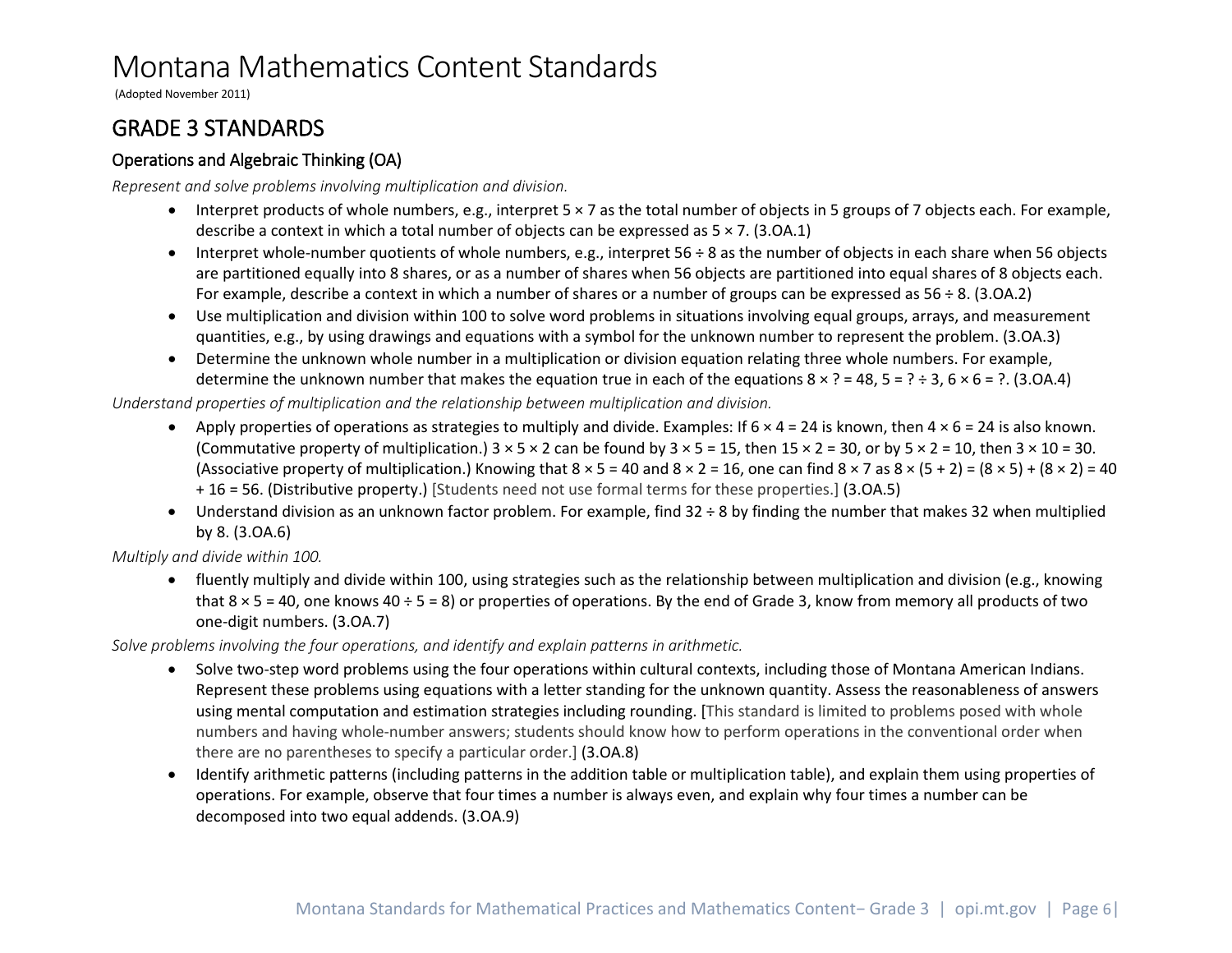(Adopted November 2011)

### <span id="page-6-0"></span>Number and Operations in Base Ten (NBT)

*Use place value understanding and properties of operations to perform multi-digit arithmetic. [A range of algorithms may be used.]*

- Use place value understanding to round whole numbers to the nearest 10 or 100. (3.NBT.1)
- Fluently add and subtract within 1000 using strategies and algorithms based on place value, properties of operations, and/or the relationship between addition and subtraction. (3.NBT.2)
- Multiply one-digit whole numbers by multiples of 10 in the range 10-90 (e.g.,  $9 \times 80$ ,  $5 \times 60$ ) using strategies based on place value and properties of operations. (3.NBT.3)

### <span id="page-6-1"></span>Number and Operations – Fractions (NF)

[Grade 3 expectations in this domain are limited to fractions with denominators 2, 3, 4, 6, 8.]

#### *Develop understanding of fractions as numbers.*

- Understand a fraction 1/*b* as the quantity formed by 1 part when a whole is partitioned into *b* equal parts; understand a fraction *a*/*b* as the quantity formed by *a* parts of size 1/*b*. (3.NF.1)
- Understand a fraction as a number on the number line and represent fractions on a number line diagram.
	- o Represent a fraction 1/*b* on a number line diagram by defining the interval from 0 to 1 as the whole and partitioning it into *b*  equal parts. Recognize that each part has size 1/*b*, and that the endpoint of the part based at 0 locates the number 1/*b* on the number line.
	- o Represent a fraction *a*/*b* on a number line diagram by marking off *a* lengths 1/*b* from 0. Recognize that the resulting interval has size *a*/*b* and that its endpoint locates the number *a*/*b* on the number line. (3.NF.2)
- Explain equivalence of fractions in special cases and compare fractions by reasoning about their size.
	- o Understand two fractions as equivalent (equal) if they are the same size or the same point on a number line.
	- $\circ$  Recognize and generate simple equivalent fractions, e.g.,  $1/2 = 2/4$ ,  $4/6 = 2/3$ . Explain why the fractions are equivalent, e.g., by using a visual fraction model.
	- o Express whole numbers as fractions, and recognize fractions that are equivalent to whole numbers. Examples: express 3 in the form  $3 = 3/1$ ; recognize that  $6/1 = 6$ ; and locate  $4/4$  and 1 at the same point of a number line diagram.
	- o Compare two fractions with the same numerator or the same denominator by reasoning about their size. Recognize that comparisons are valid only when the two fractions refer to the same whole. Record the results of comparisons with the symbols >, =, or <, and justify the conclusions, e.g., by using a visual fraction model. (3.NF.3)

### <span id="page-6-2"></span>Measurement and Data (MD)

*Solve problems involving measurement and estimation of intervals of time, liquid volumes, and masses of objects.*

- Tell and write time to the nearest minute and measure time intervals in minutes. Solve word problems involving addition and subtraction of time intervals in minutes, e.g., by representing the problem on a number line diagram. (3.MD.1)
- Measure and estimate liquid volumes and masses of objects using standard units of grams (g), kilograms (kg), and liters (l). Add, subtract, multiply, or divide to solve one-step word problems involving masses or volumes that are given in the same units, e.g., by using drawings (such as a beaker with a measurement scale) to represent the problem. [Excludes compound units such as cm<sup>3</sup> and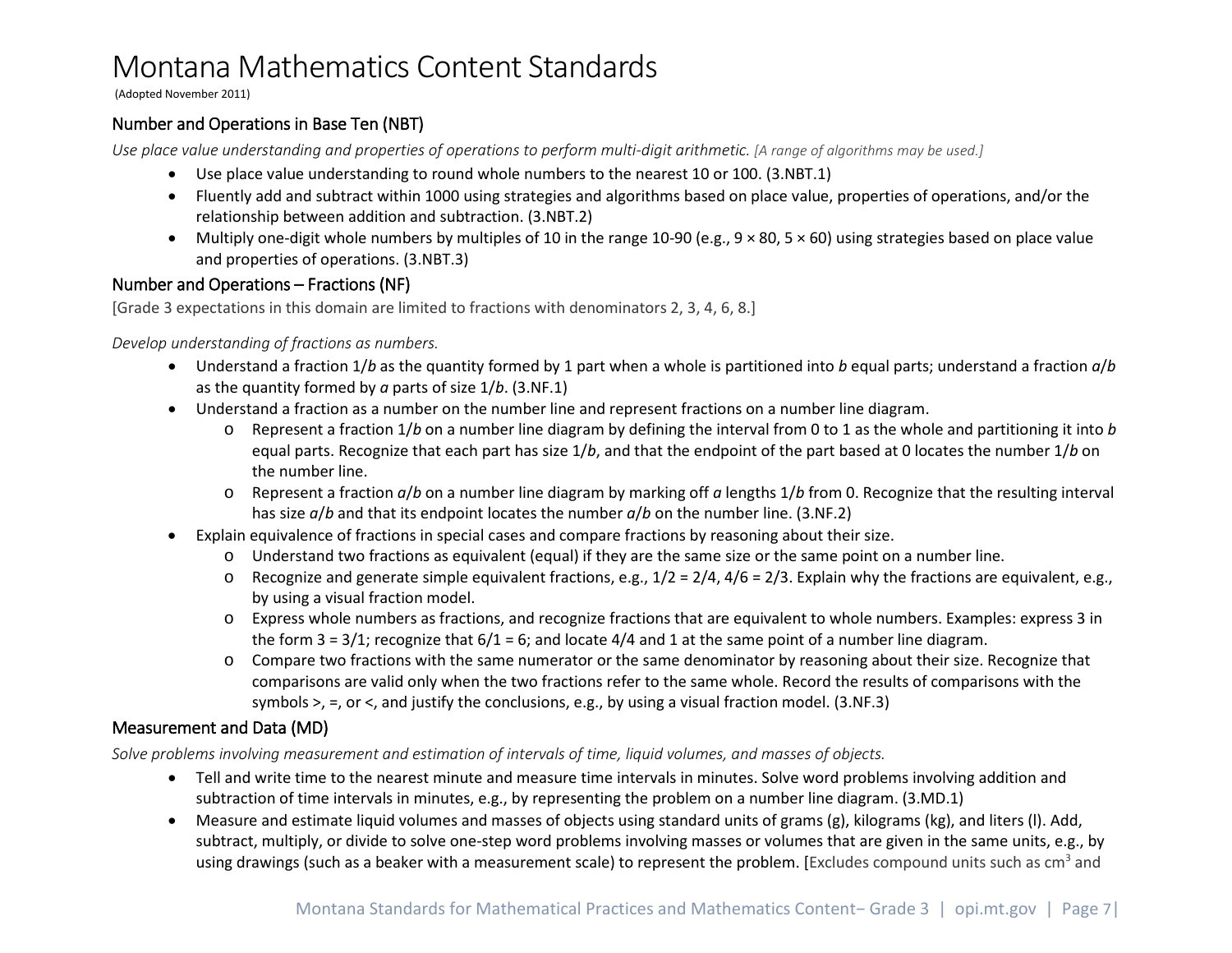(Adopted November 2011)

finding the geometric volume of a container. Excludes multiplicative comparison problems (problems involving notions of "times as much").] (3.MD.2)

*Represent and interpret data.*

- Draw a scaled picture graph and a scaled bar graph to represent a data set with several categories, within cultural contexts including those of Montana American Indians. Solve one- and two-step "how many more" and "how many less" problems using information presented in scaled bar graphs. For example, draw a bar graph in which each square in the bar graph might represent five pets. (3.MD.3)
- Generate measurement data by measuring lengths using rulers marked with halves and fourths of an inch. Show the data by making a line plot where the horizontal scale is marked off in appropriate units, i.e. whole numbers, halves, or quarters. (3.MD.4)

*Geometric measurement: understand concepts of area and relate area to multiplication and to addition.*

- Recognize area as an attribute of plane figures and understand concepts of area measurement.
	- o A square with side length 1 unit, called "a unit square," is said to have "one square unit" of area and can be used to measure area.
	- o A plane figure which can be covered without gaps or overlaps by *n* unit squares is said to have an area of *n* square units. (3.MD.5)
- Measure areas by counting unit squares (square cm, square m, square in, square ft, and improvised units). (3.MD.6)
- Relate area to the operations of multiplication and addition.
	- o Find the area of a rectangle with whole-number side lengths by tiling it, and show that the area is the same as would be found by multiplying the side lengths.
	- o Multiply side lengths to find areas of rectangles with whole-number side lengths in the context of solving real-world and mathematical problems and represent whole-number products as rectangular areas in mathematical reasoning.
	- o Use tiling to show in a concrete case that the area of a rectangle with whole-number side lengths *a* and *b* + *c* is the sum of *a* × *b* and *a* × *c*. Use area models to represent the distributive property in mathematical reasoning.
	- o Recognize area as additive. Find areas of rectilinear figures by decomposing them into non-overlapping rectangles and adding the areas of the non-overlapping parts, applying this technique to solve real-world problems, including those of Montana American Indians. (3.MD.7)

*Geometric measurement: recognize perimeter as an attribute of plane figures and distinguish between linear and area measures.*

• Solve real-world and mathematical problems involving perimeters of polygons, including finding the perimeter given the side lengths, finding an unknown side length, and exhibiting rectangles with the same perimeter and different areas or with the same area and different perimeters. (3.MD.8)

### <span id="page-7-0"></span>Geometry (G)

*Reason with shapes and their attributes.*

• Understand that shapes in different categories (e.g., rhombuses, rectangles, and others) may share attributes (e.g., having four sides) and that the shared attributes can define a larger category (e.g., quadrilaterals). Recognize rhombuses, rectangles, and squares as examples of quadrilaterals, and draw examples of quadrilaterals that do not belong to any of these subcategories. (3.G.1)